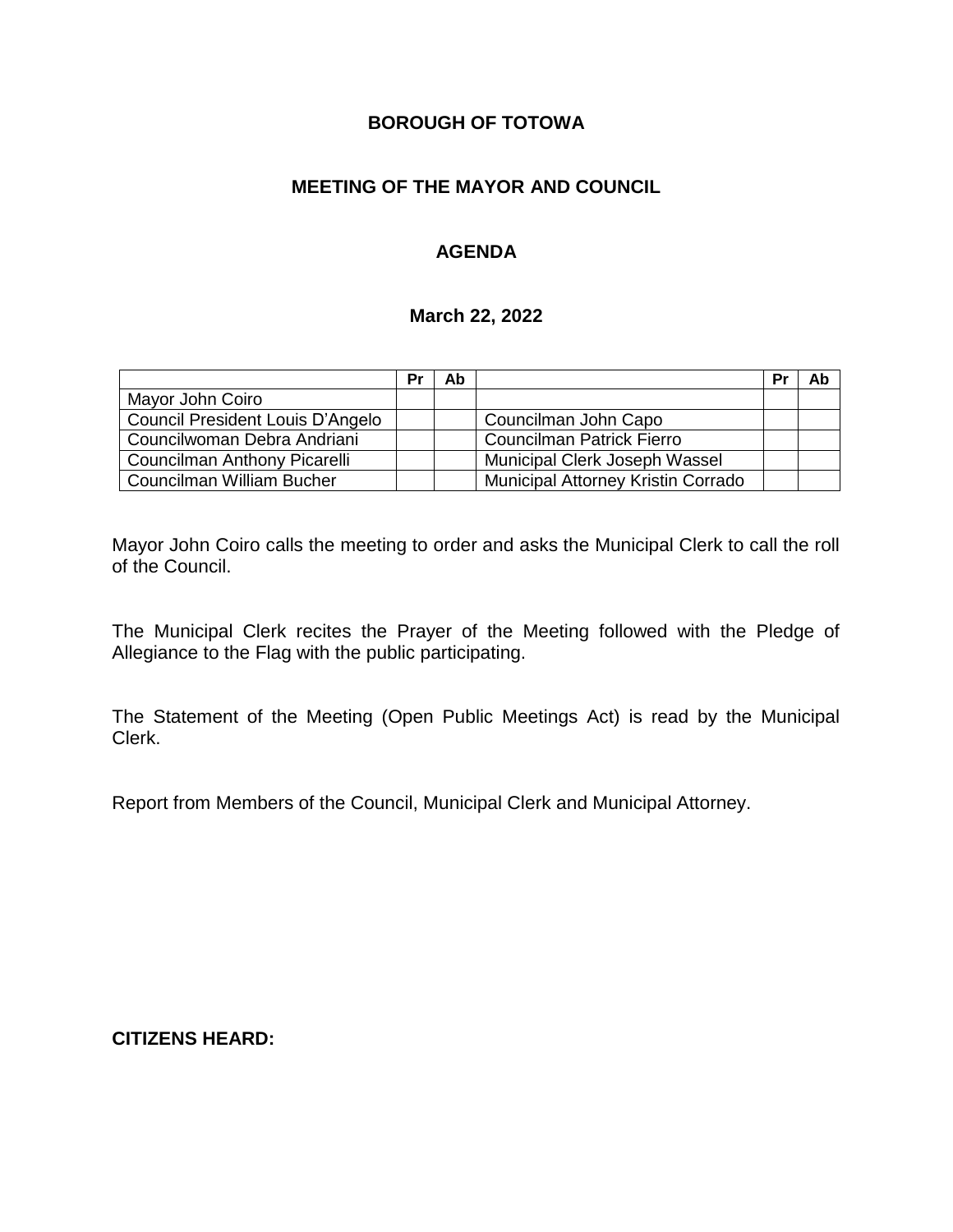Minutes of the Mayor and Council for the meeting of March 8, 2022.

# **COMMITTEE ON FINANCE: PICARELLI, D'ANGELO, CAPO.**

Resolution No. 2022-07 for the payment of bills.

Resolution No. 2022-08 Authorizing The Transfer Of 2021 Budget Appropriations.

Resolution Authorizing Settlement Of The 2020 And 2021 Tax Appeals Entitled Totowa Plaza Route 46 V. Borough Of Totowa.

## **COMMITTEE ON PUBLIC SAFETY: D'ANGELO, CAPO, BUCHER.**

Grade increase for Patrol Officer Meagan Akins from Grade 3 Patrol Officer to Grade 2 Patrol Officer.

Fire Department TSAP for 2021.

Payment of an additional contribution to the Borough Of Totowa First Aid Squad, Inc. in the amount of \$11,173.00 for their 2021 TSAP.

## **COMMITTEE ON PUBLIC WORKS: BUCHER, FIERRO, PICARELLI.**

Resolution Granting To The County Of Passaic A Guarantee In Lieu Of Performance Bond For Work Performed On A Passaic County Highway.

#### **COMMITTEE ON ENG. & PUB. PROPERTY: CAPO, ANDRIANI, D'ANGELO.**

Resolution authorizing the Mayor to execute the NJDEP TWA-1 and Statements of Consent—Form WQM-003 on behalf of the Borough of Totowa for the Riverview Drive Pump Station, Block 120, Lot 1.